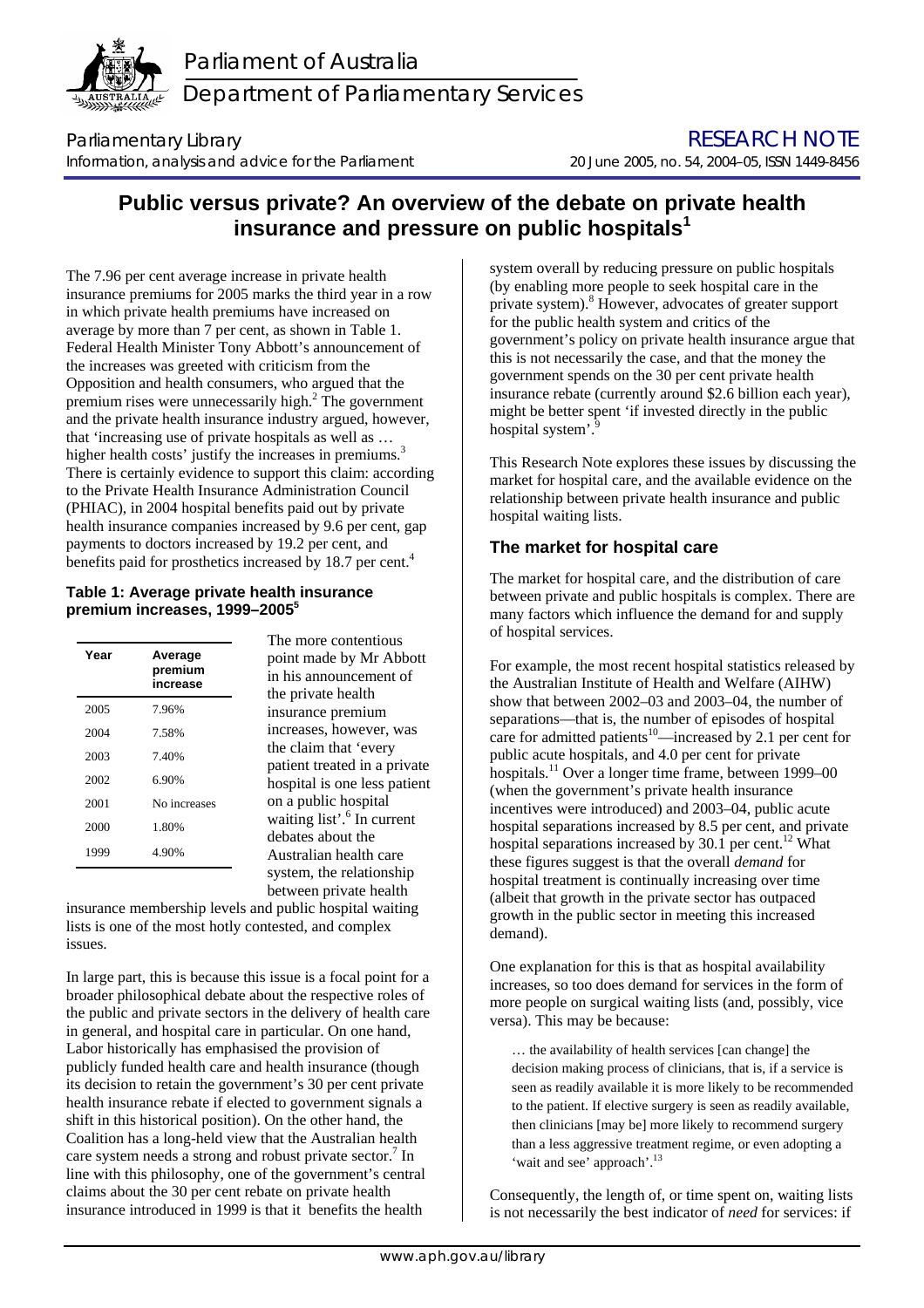demand is continually increasing, and capacity is continually expanding in order to meet demand, arguably there will *always* be waiting lists. These will fluctuate not just with need, which is difficult to definitively measure, but also with *perceptions* of increased capacity. Of course, increasing demand for hospital services is also driven by demographic changes such as the ageing of the Australian population.

Further, there is also evidence to suggest that the public and private hospital sectors deal with different kinds of caseloads: public hospitals tend to treat more emergency patients and patients with 'severe disease levels', while private hospitals tend to handle surgical and elective cases. This means that the capacity for 'shift in caseload share' between the public and private sectors is limited.<sup>14</sup> Even so, it is sometimes argued (somewhat controversially) that private hospitals, particularly those co-located with public facilities, 'cherry-pick' patients and cases most likely to yield profit, and hence, that private facilities are often underwritten by public hospitals.<sup>15</sup> At the same time, the private hospital industry argues that public hospitals are guilty of the same practice: that is, in order to raise revenue, public hospitals encourage private patients to be treated as private patients in public hospitals.[16 H](#page-3-15)owever, these kinds of claims and counter claims are difficult to verify on the available evidence.

What each of these examples demonstrate is that there is no finite number of patients or episodes which need to be treated in the hospital system. Rather, the demand for hospital services is influenced by a range of factors, though not all of them relate to the clinical or medical *needs* of patients. Of course, this is also the case for the *supply* of hospital services: both public and private sector hospital capacity is influenced by many factors (not least of all funding) but also factors such as availability of workforce and availability of new medical devices or technologies. As a result, the market for health care in general, and hospital care in particular, is complex and not widely well understood. Consequently, so too is the relationship between private health insurance and public hospitals.

## **Private health insurance and pressure on public hospitals: the evidence**

When the government announced its plans to introduce the 30 per cent private health insurance rebate, it argued that the rebate would provide an incentive for people to take up private health insurance, and in doing so, it would help reduce the load on public hospitals (by redirecting more people to the private hospital system instead).<sup>17</sup> Private health membership increased markedly in 1999–00, following a steady decline in the mid to late 1990s, though most commentators attribute the spike in membership to the introduction of the Lifetime Health Cover policy in 2000 (rather than to the 30 per cent rebate on private health premiums introduced in 1999). $18$ 

On one hand, some researchers and academics argue that there is strong evidence to support the government's claim that the 30 per cent private health insurance rebate has helped to take the pressure off public hospitals and waiting times.

For example, Brian Hanning, Medical Director of Australian Health Service Alliance (a company that negotiates arrangements between hospitals, doctors and health service providers on behalf of private health insurance funds), argues that if private health insurance membership levels had continued to decline at the same rate as they were before the introduction of the 30 per cent private health insurance rebate and Lifetime Health Cover, the public hospital system would not have been able to cope with demand.<sup>19</sup> In a separate article, Hanning also argues that waiting lists for elective surgery in public hospitals would be longer if not for the introduction of the private health insurance incentives, as private hospitals are taking on an increasing proportion of all elective surgery cases.<sup>20</sup> Further, other commentators suggest that public hospitals also benefit significantly through revenue from the private health insurance rebate when private patients are treated in public hospitals, as private patients. $21$ 

On the other hand, there is also evidence to suggest that pressure on public hospitals has not been reduced as a result of the introduction of the 30 per cent rebate. For instance, as noted above, while utilisation of private hospitals has increased considerably since the introduction of the 30 per cent private health insurance rebate and Lifetime Health Cover, utilisation of *public* hospitals has also increased steadily over this time.<sup>22</sup> The number of separations from both public and private hospitals in recent years is shown in Figure 1.

In other words, as mentioned above, *overall* demand for hospital care has grown over recent years, and while growth of the private sector has outstripped that of the public sector (in terms of numbers of hospital separations at least), this does not appear to have translated into a neat shift in workload or caseload from the public sector to the private sector.

It is worth noting, though, that the increase in private hospital activity has led to private hospitals accounting for an increasing *proportion* of all hospital separations since the private health insurance incentives were introduced: the proportion of separations from private hospitals



#### **Figure 1: Total hospital separations, public acute and private hospitals, 1990–00 to 2003–04**

Source: Australian Institute of Health and Welfare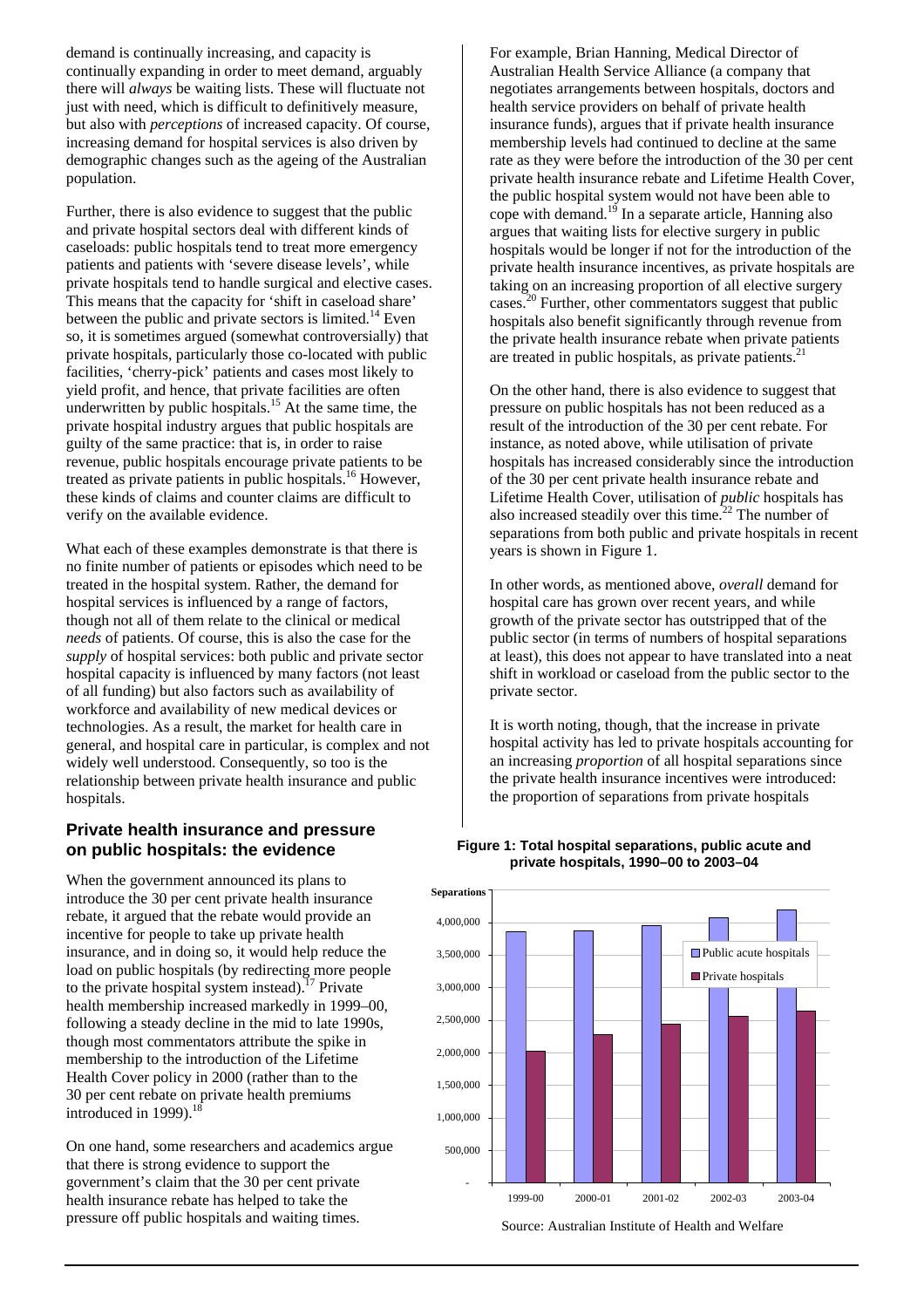increased from 34 per cent of all separations in 1999–00, to almost 38 per cent of all separations in 2003–04.<sup>[23](#page-3-22)</sup>

Analysis of data on changes in separations from public and private hospitals between 1999–00 and 2003–04 for particular kinds of procedures—shown in Figure 2 demonstrates that there has been a shift from public hospitals to private hospitals *in some areas*, such as diagnostic gastrointestinal endoscopy, hysterectomy and arthroscopy.

Whether this translates to 'decreased pressure' on public hospitals, however, is a different question. For example, Figure 2 also shows that the number of separations for procedures such as tonsillectomies, lens insertions, csections and knee replacements increased for both private and public hospitals (though in greater numbers for private hospitals in all cases). This reiterates the point made above about increasing *overall* demand in many areas.

Further, if the shift in caseload from public to private hospitals translated to 'decreased pressure' on public hospitals, it might be expected that this would be reflected in reductions in waiting times in public hospitals.

However, AIHW hospital data shows that over the period between 1999–00 and 2003–04, the median waiting time for elective surgery in public hospitals actually *increased* from 27 to  $28 \text{ days.}^{24}$  $28 \text{ days.}^{24}$  $28 \text{ days.}^{24}$ 

In addition, there is some evidence to suggest that treatment undertaken in the private sector is associated with higher rates of surgical intervention than that undertaken in the public  $\frac{25}{25}$  This means that a procedure performed in a private hospital is not necessarily one less procedure performed in a public hospital, because for some cases, a different course of treatment may have been recommended in a public hospital setting.<sup>26</sup>

insurance incentives, so too has overall demand for hospital services.

This trend in overall demand for hospital services partly reflects demographic changes in Australian society, and thus can be expected to continue in both the short and long terms as the Australian population ages. Yet at the same time, some researchers argue that the very existence of private health insurance incentives have the potential to create the perception of increased capacity, which in turn may itself create increased demand. In other words, the perception of increased capacity creates a 'tendency for people to use more of a service if it is free or low cost at the time of delivery'.<sup>[28](#page-3-27)</sup>

The research surveyed for this Note suggests that there is no clear correlation between increased levels of private health insurance membership and the extent of 'pressure on public hospitals'. What the debate over private health insurance and public hospitals does demonstrate, however, is the complexity of the Australian hospital system itself. For example, the structure of the market for hospital services is such that public and private hospitals tend to deal with different kinds of caseloads. This helps to





Source: Australian Institute of Health and Welfare

Finally, as briefly discussed above, research on hospital separations since the introduction of the government's private health insurance incentives has also shown that public hospitals still tend to treat patients with more severe diseases (which are more resource-intensive to deal with), as well as handle the majority of emergency cases.<sup>27</sup> This casts further doubt on the claim that the burden on public hospitals has been reduced by the private health insurance rebate and other private health insurance incentives.

## **Conclusions**

While private hospital activity has certainly increased since the introduction of the government's private health

explain why the introduction of incentives into the private health insurance market has not led to a neat shift in workload from the public to the private sector. But the supply of both public and private hospital services is *also* influenced by a range of intricate, interrelated factors, such as workforce, financing and resource arrangements, developments in medical technology, and demand.

Further, much of the debate about private health insurance and pressure on public hospitals hinges on the unresolved issue of whether the public and private hospital systems are designed to *complement* one another, or whether they are in competition. Subsequently, whereas the available evidence is inconclusive, much of the debate about private health insurance and pressure on public hospitals in